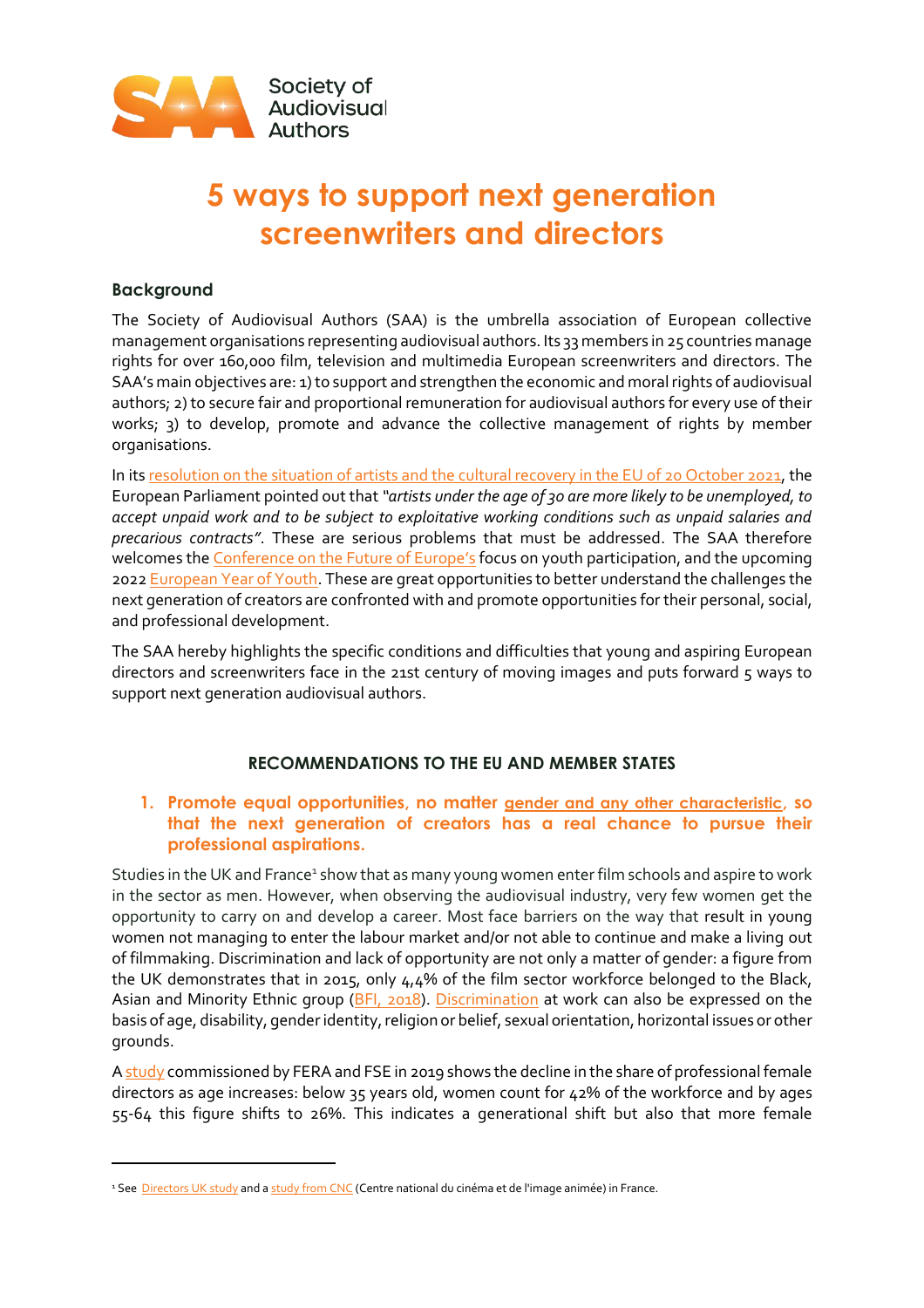audiovisual authors leave the sector throughout the years. The study reaches the conclusion that women leave the profession due to their precarious work situation (more than their male colleagues): lower income, temporary contracts, irregular hours, etc. affect women disproportionately in terms of work-life-balance. The SAA's own collection and distribution figures from collective management organisations prove the same point: women only made up 33% of all audiovisual authors that received royalties for the use of their works in 2020.

Another issue is that most women do not access the same film budget and opportunities as their male counterparts. As an example, [in the UK,](https://directors.uk.com/news/cut-out-of-the-picture) only 3,3% of big budget feature films are directed by women and they are very much confined in genres of children programmes, documentary and romantic comedies.

These issues must be addressed from the start. Firstly, within the film schools, to raise awareness about the industry conditions and provide the next generation with tools to make systemic changes. Secondly, by collecting industry data highlighting inequalities, raising awareness and measuring progress on grounds of gender and other characteristics. Here, the European Audiovisual Observatory and the European Women's Audiovisual Network (EWA) can play an important role. Good practices must be identified, shared, and championed. Young and aspiring screenwriters and directors should be able to share not only their dream to make films but also be fully part of the profession.

#### **2. Prioritise young people in cultural investments of national recovery plans.**

The Parliament's recent [resolution](https://www.europarl.europa.eu/doceo/document/TA-9-2021-0430_EN.pdf) on the situation of artists highlighted that the pandemic has made it difficult for artists and cultural and creative workers to keep their jobs and it has caused uncertainty over the future, discouraging young people from entering the sectors. Moreover, it stressed the longterm impact on creativity for the European society and its economy.

End of 2020, SAA Patrons [\(video\)](https://vimeo.com/482940202) shared their experience of the impact of COVID-19 on their work: [Urša Menart](https://www.saa-authors.eu/en/mosaic/20-board-of-patrons#page-18) (director, Slovenia) told how difficult it is to pitch creative ideas and get co-producers on board, since networking opportunities, such as festivals and other events are cancelled or moved online. Julie Bertuccelli (director, France) told how she had to give up a several years-long film project, as the pandemic travel restrictions and sky-high insurances stopped her dream. She also explained that "*It is never easy to make the first film, but to make the second film is even more difficult*". Public support exists for helping emerging talents making their first film, but it seems more difficult to continue. If authors could count on royalties from the exploitation of their films, it would help them sustain a career from the beginning[. Fred Breinersdorfer](https://www.saa-authors.eu/en/mosaic/20-board-of-patrons#page-5) [\(video\)](https://vimeo.com/555579124) explained that developing a film can take up to several years of unpaid work. Although he is an established German screenwriter, only 10- 15% of his work leads to success in terms of a script he is paid for, that is shot and brought to air. Even when successful, authors are in a weak bargaining position and, without a Collective Management Organisation to represent them, they rarely receive any royalties for their work.

Authors' [testimonies](https://www.saa-authors.eu/en/pages/166-interviews-with-authors#.YaCkD73MI1c) illustrate the challenges they face, not only due to the pandemic<sup>2</sup>, but also generally when entering the profession and being able to make a living out of it. More needs to be done to support and promote Europe's future creative talents.

In addition to actions such as skills development and training support, authors need a strong legal framework to protect their rights.

<sup>&</sup>lt;sup>2</sup> See the EY study[: Rebuilding Europe](https://www.rebuilding-europe.eu/) – the cultural and creative economy before and after the COVID-19 crisis (January 2021)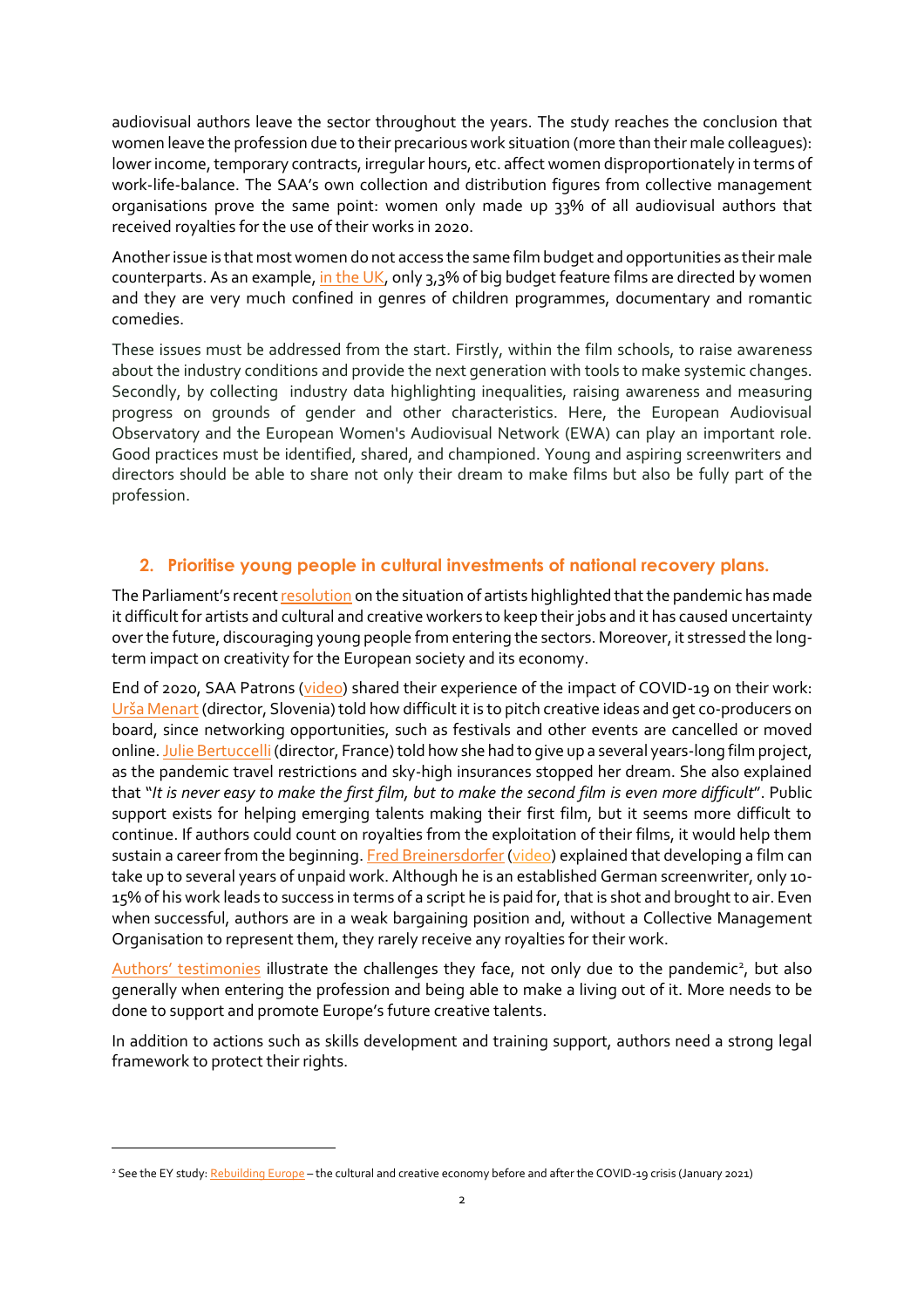#### **3. Implement EU copyright legislation and create a protective legal environment that rewards authors' success and encourages their creativity.**

Remuneration is fundamental for audiovisual authors to have a real possibility to develop new creative projects and make a living out of their craft. Royalties based on exploitation reward the success of their works and at the same time encourage and stimulate further creativity. This is particularly important for emerging and young authors to pursue a career. Implementing the right to appropriate and proportionate remuneration provided in the Directive (EU) 2019/790 on Copyright in the Digital Single Market, [Article 18,](https://www.saa-authors.eu/en/pages/682-implementing-article-18-for-audiovisual-authors#.YYlKwmCZOH9) is essential to establish at national level a legal basis for mechanisms aiming at providing remuneration for the exploitation of their works.

Implementing Article 18 is a first and necessary step but not enough per se. The SAA calls for the establishment of an unwaivable and inalienable statutory remuneration right for audiovisual authors, upon transferring their exploitation rights to producers. It has to be written in the law that remuneration shall be paid by users and subject to collective management. It is the most effective mechanism to ensure remuneration for audiovisual authors, and an urgent measure needed for booming video-on-demand exploitations.

In countries where remuneration rights are already in place, such a solution adapts to the market and actual uses of audiovisual authors' works. It does not add any cost on the financing and production of works nor to the state or public institutions' budgets supporting the production and distribution of European works. The cost of the remuneration of the audiovisual authors for the exploitation of their works on-demand is borne by on-demand services and based on the revenues generated by their business.

## **4. Adapt to digital natives, online consumption, and new technologies.**

Young people today, are a digital native generation (Gen-Z). They consume audiovisual works on all kinds of media, and they create for online use. Tomorrow's audiovisual authors create not only for cinema and TV but also or only for streaming platforms and on user-generated content platforms such as YouTube.

These authors will not be fully recognised and protected until national intellectual property regulations are adapted to the online market. Authors should receive a fair and proportional share of the success of their work, regardless of the mode of exploitation. In countries where the online market is regulated and their authors' rights recognised, they also receive remuneration when writing and directing for platforms such as Netflix or creating for their own YouTube channels (see e.g. [France,](https://sacd.fr/youtube-la-sacd-et-ladagp-renouvellent-leur-accord) and other nationa[l cases studies\)](https://www.saa-authors.eu/en/pages/682-implementing-article-18-for-audiovisual-authors#.YaCk7b3MI1d).

It goes without saying that the online market is growing exponentially. So far, however, royalties for online/on-demand exploitations are only collected in a few European countries and represent 6% of the aggregated collections of the SAA members.

It is also important to foresee new technologies, such as the use of artificial intelligence (AI) in the creation of audiovisual works, and the implications this may have on authorship and on the use of works to feed AI. Young people are among the firsts to use new technologies for their creations and should not be neglected and left out if exploitation of the works generates revenues.

Being the early adopters of new technologies, the young generation is also the one paving the way for a more sustainable and greener audiovisual industry. Their innovation and creativity in this respect must also be encouraged and supported.